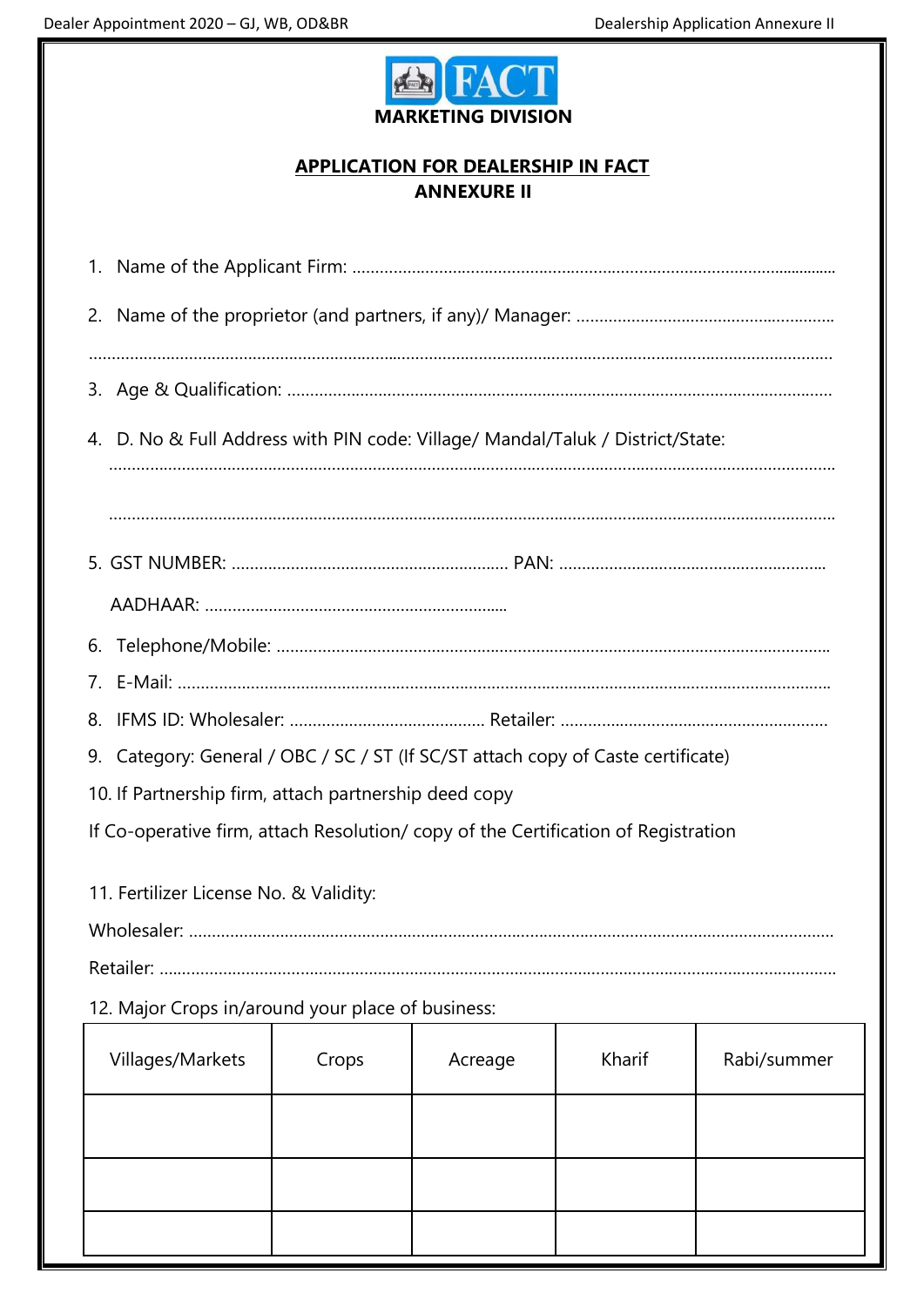13. If already in fertilizer business, specify companies and annual off take from each firm during last 2 years

| Firm | Product | Yr: | (MTs) | Yr: | (MTs) |
|------|---------|-----|-------|-----|-------|
|      |         |     |       |     |       |
|      |         |     |       |     |       |
|      |         |     |       |     |       |
|      |         |     |       |     |       |
|      |         |     |       |     |       |
|      |         |     |       |     |       |

14. Godown Area: Own (Sq. Ft) ……………………………………….. Hired (Sq. Ft) ……………………………

15. Nearest Railhead & distance (in Kms): ………………………………………………………………………………….

16. Nearest FACT Sales point/warehouse & distance: ……….…………………………………………

……………………………………………………………………………………………………………………………………………………. 17. Number of Fertilizer Dealers operating in this location and their estimated total annual

……………………………………………………………………………………………………………………………………………………

sales:

## 18. Details of property in the name of proprietor/partners/firm

| Asset | Address | <br> Hypothecated/ Value<br> Pledged (Rs.lakhs) |  |
|-------|---------|-------------------------------------------------|--|
|       |         |                                                 |  |
|       |         |                                                 |  |
|       |         |                                                 |  |
|       |         |                                                 |  |

20. Estimated Annual off take of fertilizers if FACT Dealership is given:

| Products      | Kharif | Rabi | Total (MT) |
|---------------|--------|------|------------|
| Factamfos     |        |      |            |
| Amm. Sulphate |        |      |            |
| <b>MOP</b>    |        |      |            |
| Organic       |        |      |            |
| Others        |        |      |            |
| Total         |        |      |            |